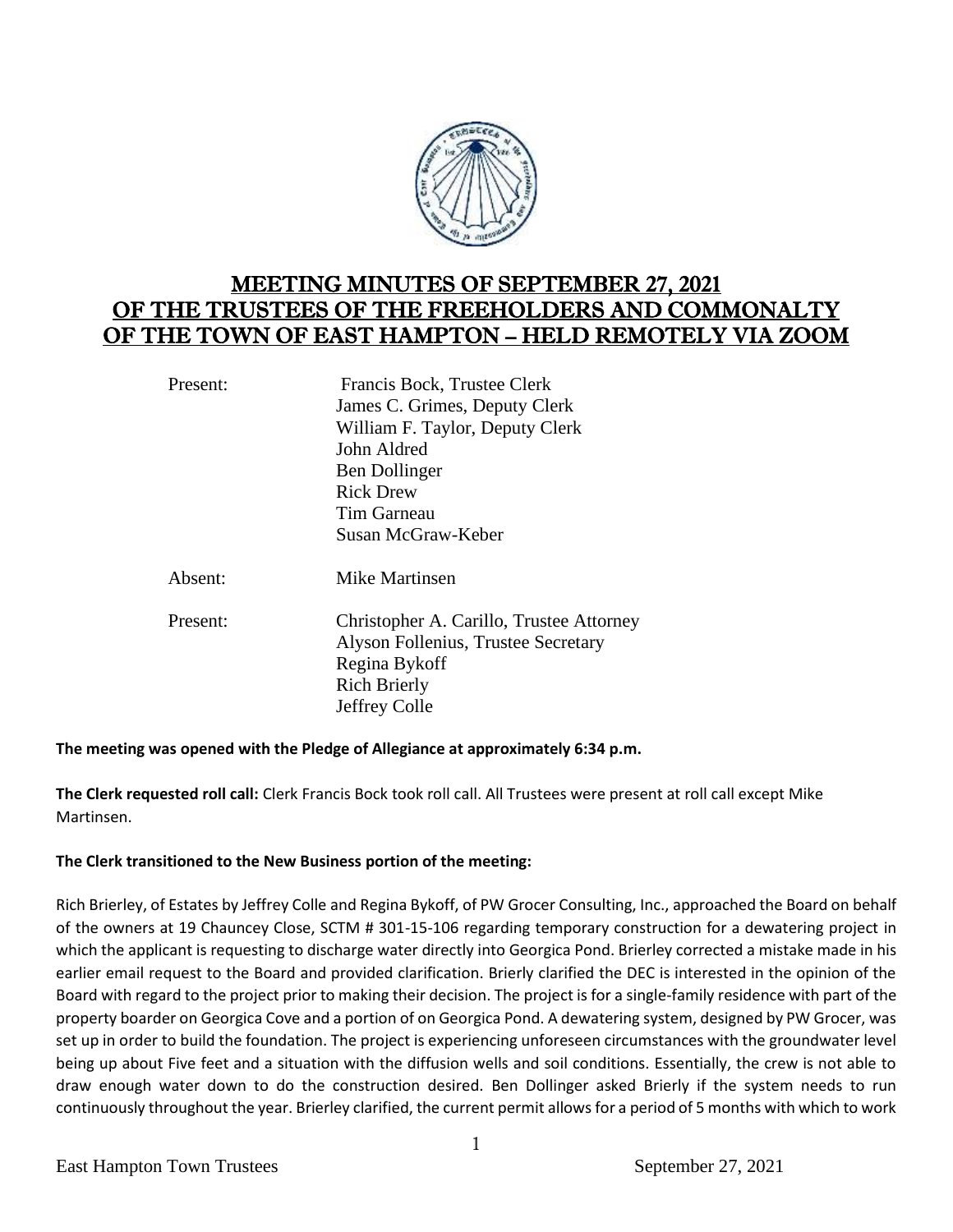to build the foundation, let it cure, backfill then abandon the dewatering system. Bykoff provided the site plan via a screen share. Bykoff showed the proposed house, the well points along with the sheeting that will be driven 40 ft below grade to act as a "cut-off" wall to prevent water from coming back into excavation. The site plan already included a recharge basin with which water is pumped into from the excavation into diffusion wells (located between the wetlands and the excavation site). With setback requirements they were able to fit a small one in, however, it is too small to handle the current volume needed to flow out of the excavation. Currently, the water is pumped through a settling tank then through a series of bag filters to filter the water before it reaches the diffusion wells. The system began operating in August for a few weeks. After which time, the back pressure increased alerting the team there was a problem. It was discovered that 15 feet of the screen material needed for the diffusion wells was sitting in silt & clay. Therefore, reducing the area with which the water can diffuse back into the ground causing the wells to fail. The team is proposing an alternative means of removing the water. The request is for approval to pump the water through the settling tank into a pipe which would discharge out into Georgica Pond. The discharge site would include a scour pad and turbidity curtain. Brierley added the team has had the discharge water tested during the permitting process in 2018 as per DEC requirements for a dewatering permit. A recent sample was taken from the settling tank to test levels of iron and manganese (the team thought these could be clogging the screen in the diffusion wells). The team is willing to take another water sample to analyze from the settling tank and share the data with the Board should the Board request it. The Board agreed a current water sample would be helpful. Bykoff pointed out the team would defer to the town and/or DEC for the parameters of sampling for such a request. The water essentially originates from the pond, the team would be discharging it back into the pond. The Board's ultimate requests include receiving contact information for Ms. Chang at the DEC, Bryan McCaffrey's contact information, Regina Bykoff will share her information and the sampling data from water sample of the settling tank. Clerk Francis Bock asked for clarification around the source of the water in the excavation site. Bykoff explained it is ground water and not coming from the general watershed to the north. The well screen is 20 feet deep. Brierley added a bit more detail stating the sheet piling forms the perimeter around the excavation forming a something like a large bathtub. Each of the 150 well points around the perimeter are about 1.5 inches in diameter and draw the water up into a manifold at the top. The water is then pumped into the 18,000-gallon settling tank. The water is then pumped through the bag filters to the three diffusion wells. These wells are not able to handle the volume of water because of the soil conditions. Georgica Pond committee members, Ben Dollinger and Rick Drew will visit the site to meet with Brierley and Jeffrey Colle (Builder).

The Board received a new Phragmite control application for 31 Association Road – SCTM# 300-201-1-8.2. Jim Grimes noted he just received the plans for the project today and requested the Board table the matter so members of the committee are able to go for a site visit and meet with the applicants/agent to get a better understanding of the project.

The Trustees open Scallop season every year after the DEC officially opens the waters for scalloping. Clerk Francis Bock read the 2021 Scallop Resolution into record which delays the opening of East Hampton Town waters to scalloping until Nov. 7, 2021. Jim Grimes made a motion to adopt the 2021 Scallop Resolution. Bill Taylor seconded the motion and it was unanimously approved.

## **The Clerk transitioned to the Old Business portion of the meeting:**

Jim Grimes updated the Board around the Bid package prepared by Engineer Drew Bennett for the dredging of Little Northwest Creek. The work will occur in December 2021. There is also a grant writing on this bid but it was agreed previously that the Board will not let the funding of the grant determine beginning the project. The Board will fund and use the reimbursement. The grant is still in the review process. Jim Grimes made a motion to notice the project in the East Hampton Star. Susan McGraw-Keber seconded the motion and it was unanimously approved.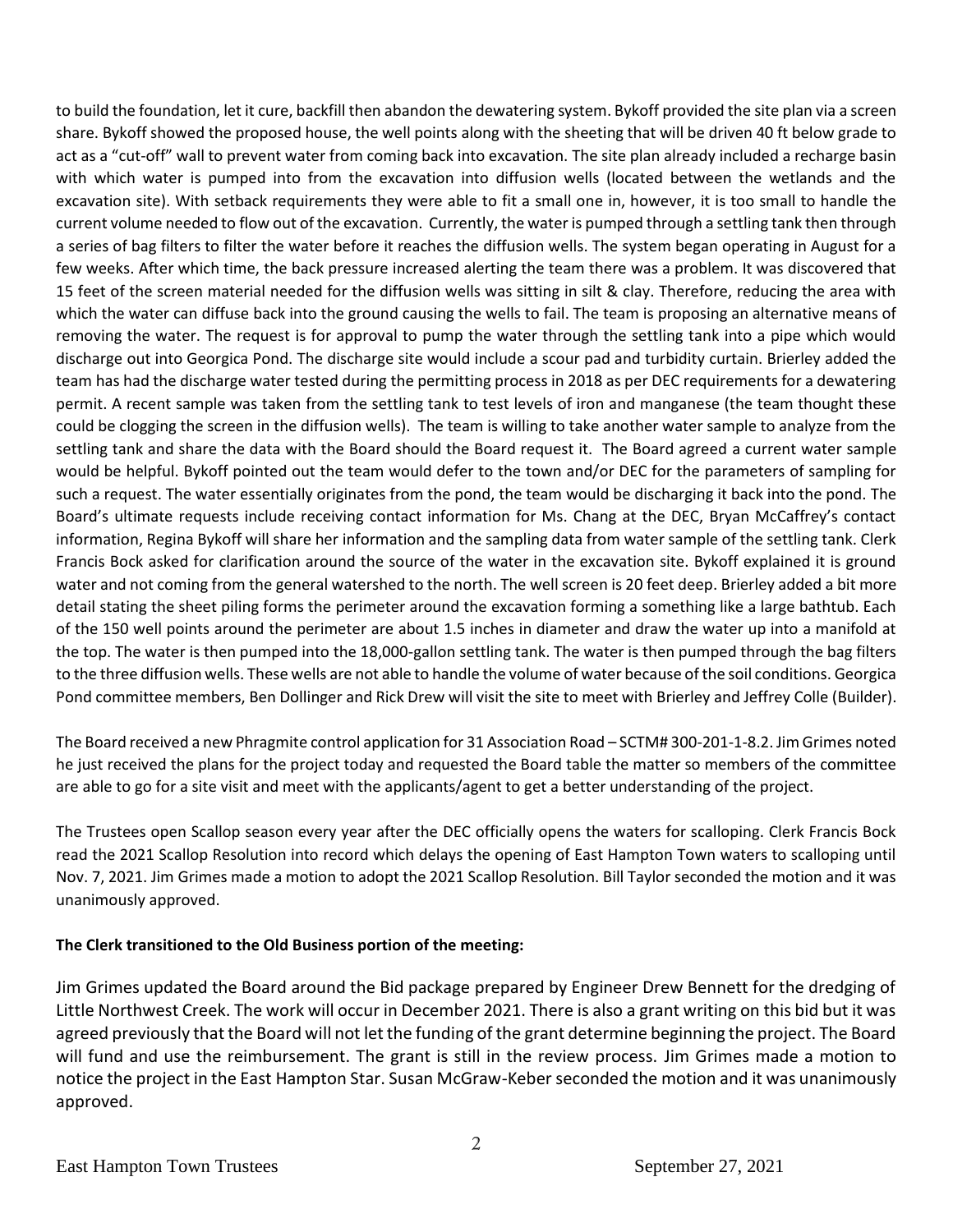Jim Grimes updated the Board on the opening of Georgica Gut. As per water quality data from Dr. Gobler and water levels in the pond, the opening of the Gut will occur earlier this year. The Trustees wait for favorable winds for the letting of the pond which are currently present. Grimes will email the Board members with the date and time of the let once it is confirmed.

Susan McGraw-Keber updated the Board around the 2021 Largest Clam Contest. The event will take place Sunday, Oct. 3, 2021 from 12:00 – 3:00 p.m. McGraw-Keber asked the Board members who would be in attendance and requested support for set up and clean up. There will be students from East Hampton High School volunteering to help during the event. Bill Taylor confirmed he will help meet any needs of the band. McGraw-Keber reminded the board members gift certificates or prize gifts are needed for the winners. Participants can drop off their entry clams to Peterson's Seafood in Montauk, Gosman's in Montauk, Amagansett Seafood in Amagansett and Stuart's Seafood in Amagansett. WLNG was notified about the event and LTV will be there to film the event.

John Aldred spoke about the East Hampton village Centennial Celebration and Parade. Aldred, Bill Taylor, Francis Bock and Jim Grimes drove the new pump out boat and Trustee truck in the parade. The event was well attended and also had lots of participation.

Susan McGraw-Keber updated the Board about the New York State Public Assembly hearing regarding Neonicotinoid pesticides. The purpose of the hearing was to examine their impact on pollinators and the environment. The hearing was attended by many stakeholders and lobbyists alike. McGraw-Keber thanked the Board for sending the letter.

John Aldred met with contractor to get an estimate to remove dead trees on Trustee property on Georgica Pond, at the head of Three Mile Harbor and one at the Trustee office. Aldred is waiting on a revised estimate this week as the tree in front of the office was to be added. The original estimate was for \$3,500. Jim Grimes recommended the Board await the full estimate before voting.

## **The Clerk transitioned to Committee Reports:**

Jim Grimes updated the Board on the arrival of the newest pump out boat. The boat is in the parking lot of the Trustee office building. Grimes suggested leaving the boat where it is so it is there for the Largest Clam Contest. This way the public can view it during the event. The boat was successfully sea trialed by the manufacturer in Rhode Island prior to delivery. The boat has received rave reviews during the parade and also from the pump out boat operators. Grimes thanked the Chief Harbormaster, Ed Michaels and team for their level of response when the pump at the Pump Out Station in Montauk was causing issues at the beginning of the season. Chief Michaels is working on swapping out the tank for a 5,000-gallon tank which will make the overall operation smoother. John Aldred questioned the Board on their thoughts of upgrading the winter storage situation for the three boats to minimize any damage or rust to the trailers.

John Aldred brought up a matter regarding a path over a marsh in Hamptons Waters. The Board received an email which depicts the path. The Hamptons Waters Homeowners Association has a DEC permit to build a walkway across the marsh and have asked the Trustees if they have jurisdiction and if they need a permit. The HOA has also just only approached the ZBA to apply for a Natural Resources Special Permit. There is a ditch in the marsh which may connect to the harbor. Aldred has asked the Planning Department to determine if there was a mean high-water mark in the area of the march and proposed walkway. If a mean-high-water mark exists within the area, the Trustees would have jurisdiction and a permit would be needed. Aldred will update the Board once he receives an answer from the Planning Department.

## **The Deputy Clerk transitioned to the administrative portion of the meeting:**